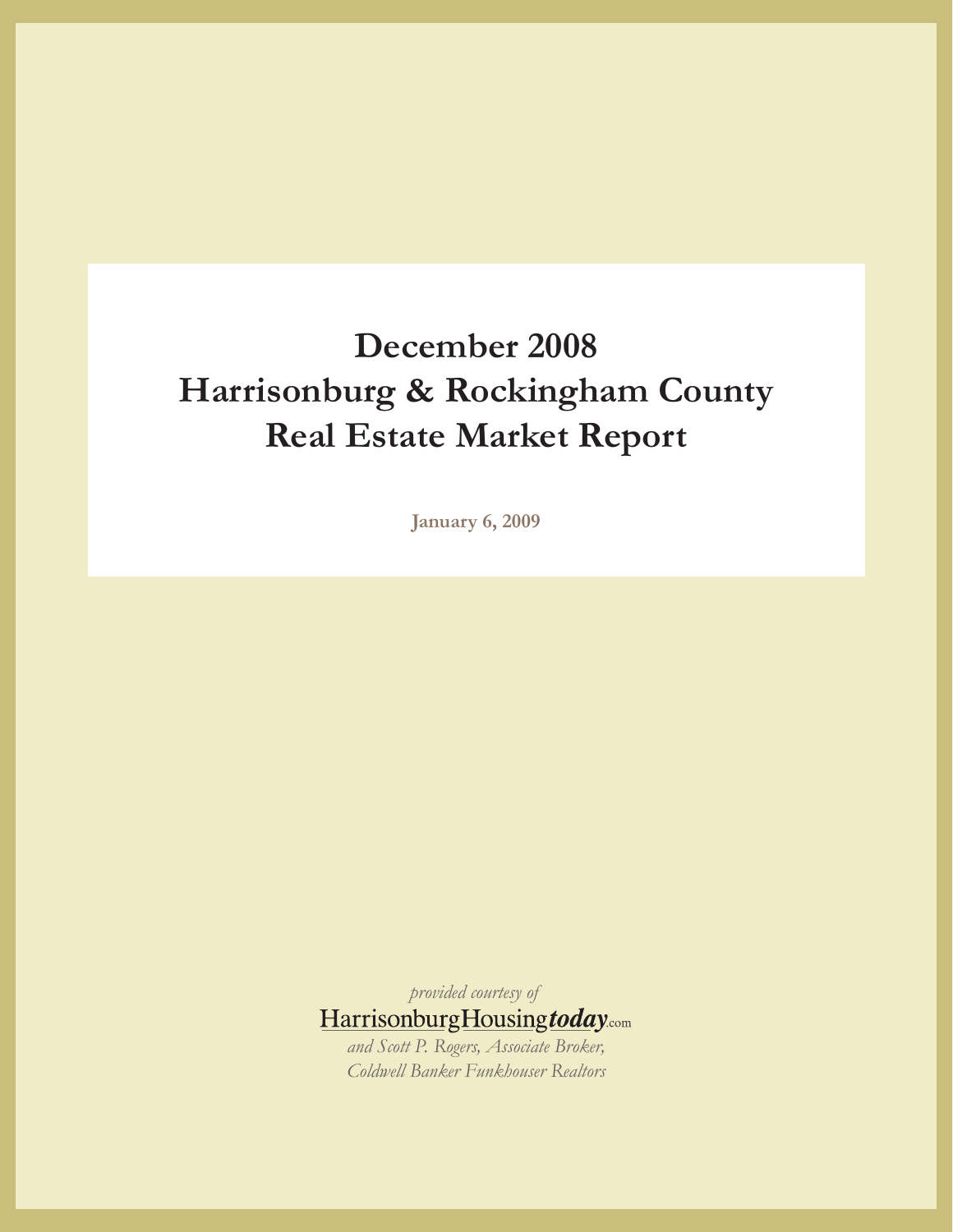## logo.indd 1 7/28/2008 3:10:30 PM  **Harrisonburg & Rockingham County January 6, 2009 # Home Sales 2008 2007 % Change December** 64 66 -3.03% **Year To Date 926 1,248 -25.80% Median Sales Price 2008 2007 % Change December 15.08% 16.08% 16.08% 16.08% 16.08% 16.08% 16.08% Year To Date \$195,000 \$195,100 -0.05% Average Sales Price 2008 2007 % Change December** 1.06% **8228,884 \$228,884 \$231,325** -1.06% **Year To Date \$223,668 \$224,394 -0.32% Average Days on Market 2008 2007 % Change December** 192 136 41.18% **Year To Date 168 170 -1.18%** Property Types: Residential (single family homes, townhomes, condos) **Property Locations:**  Harrisonburg and Rockingham County **Data Source:** Harrisonburg-Rockingham Association of Realtors MLS **HOME SALES REPORT REPORTING DETAILS**

#### **Of Note . . .**

The local market showed a 26% decline (year over year) in sales pace, and yet a December to December comparison only shows a 3% drop in sales pace. This could be a good indicator of the pace of market activity increasing.

While December to December comparisons of Median Sales Price and Average Days on Market show some abnormalities, full-year data (2008 vs. 2007) does not show a significant shift in Median Sales Price, Average Sales Price or Average Days on Market. Given the current national economic stresses, this is a sign of a resilient local real estate market.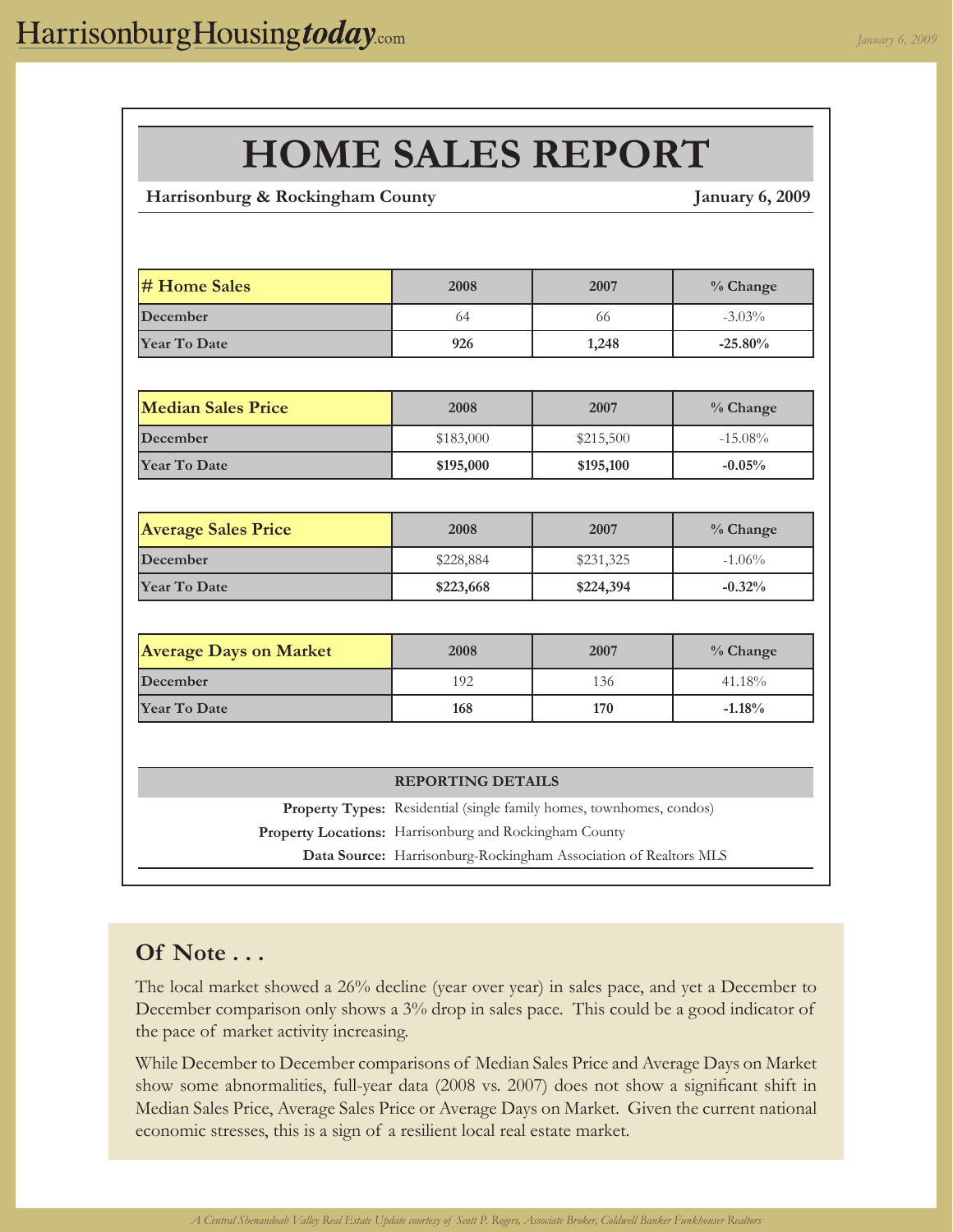

Harrisonburg and Rockingham County home sales finished the year out strong in 2008, with 64 residential sales. This brings the December 2008 sales pace up almost to last December's pace of 66 sales, and is also a 56% increase in sales as compared to the 41 home sales in November 2008. Do note, however, that both November 2008 sales and December 2007 sales were abnormally low in comparison to their surrounding months.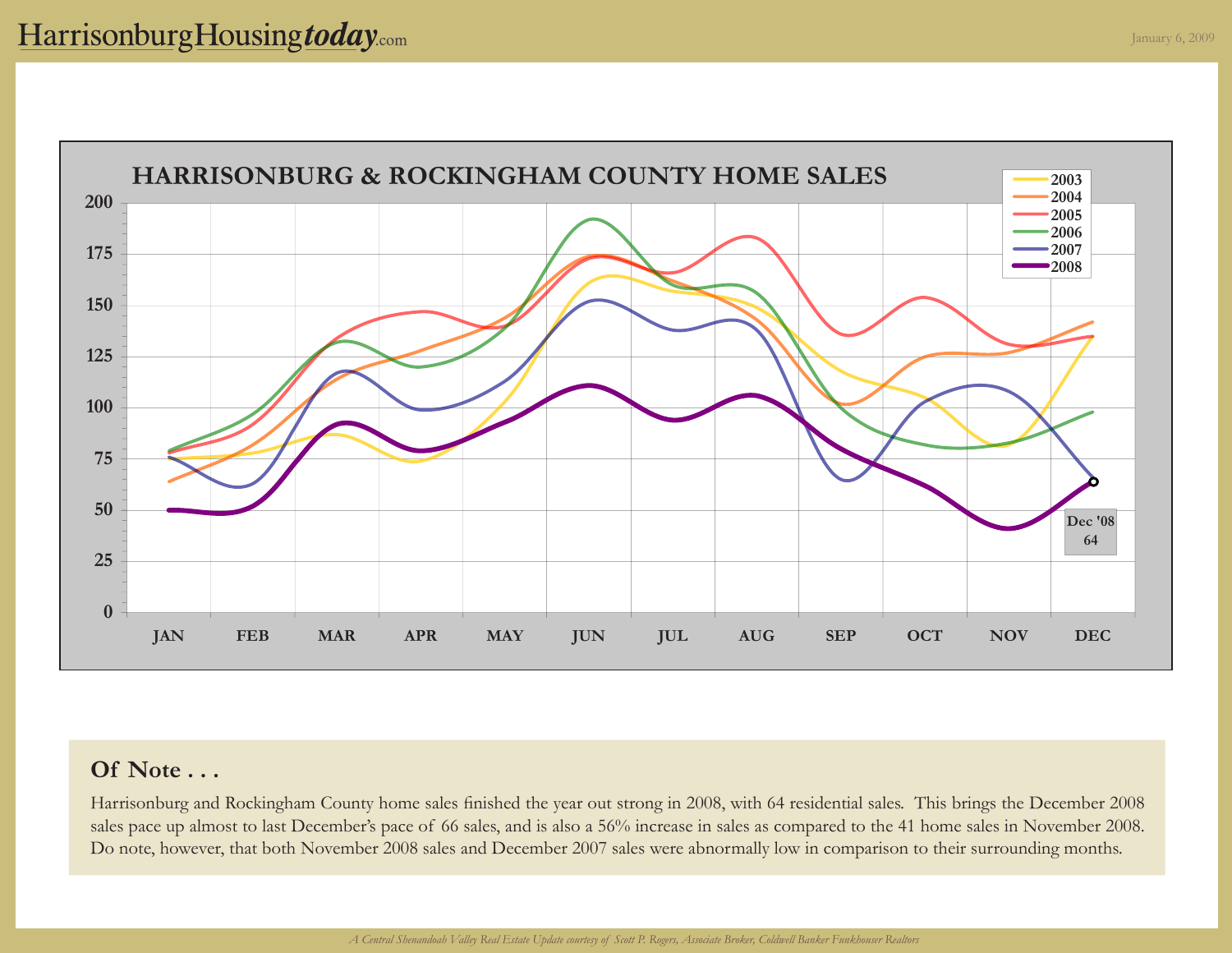

This graph shows a normalized trend of home sales by charting the ongoing sum of the preceding 12 months' sales. As can be expected, the long term sales trend continues to show a decline in home sales activity as we finish out 2008.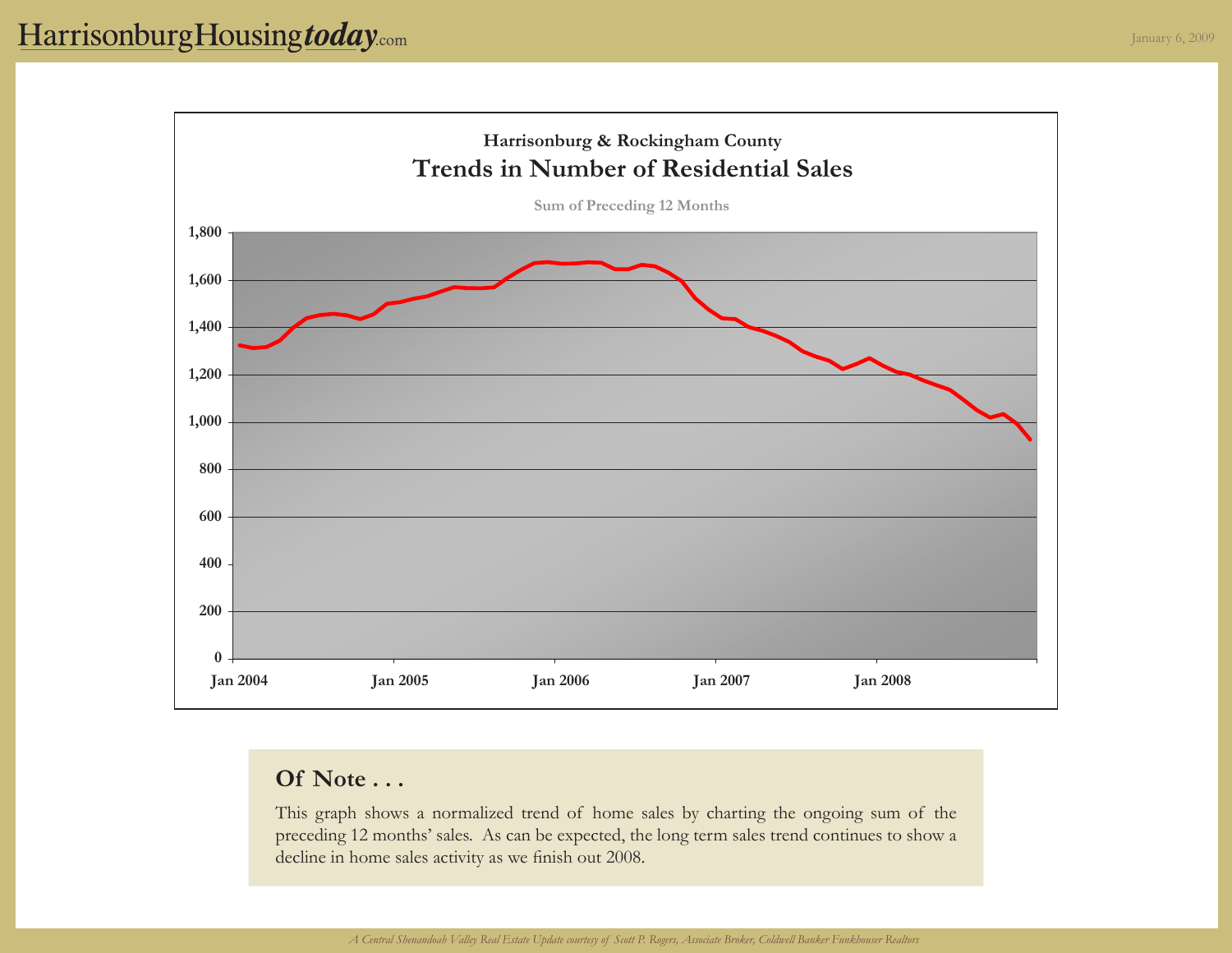

One sign that our market is returning to a somewhat healthier state is that inventory continues to decline -- as a result of home sales as well as homes being taken off the market. We are now well below inventory levels from 11 months ago, with no end to this decline in sight.